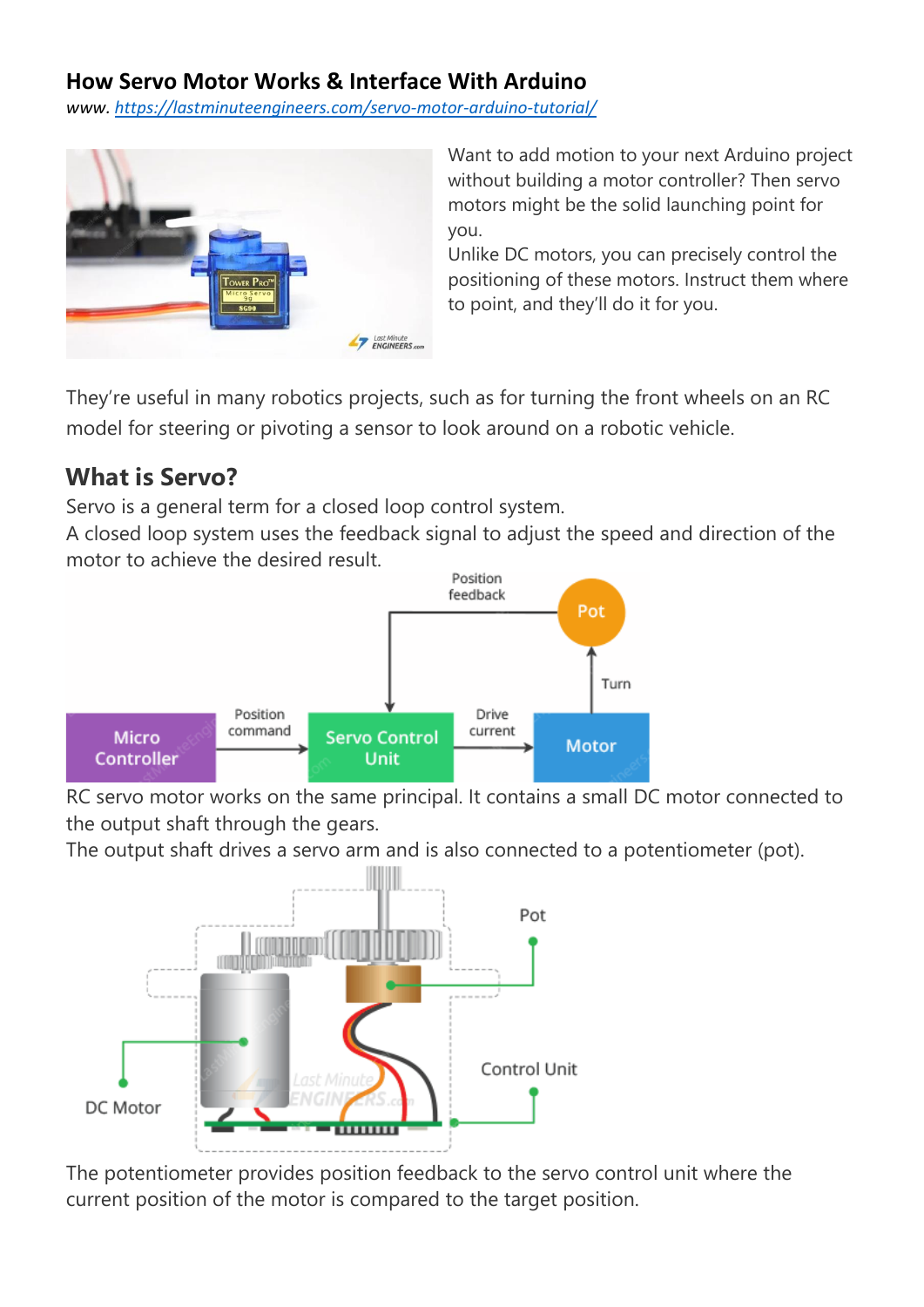According to the error, the control unit corrects the actual position of the motor so that it matches the target position.

## **How Servo Motors Work?**

You can control the servo motor by sending a series of pulses to the signal line. A conventional analog servo motor expects to receive a pulse roughly every 20 milliseconds (i.e. signal should be 50Hz).

The length of the pulse determines the position of the servo motor.



- If the pulse is high for 1ms, then the servo angle will be zero.
- If the pulse is high for 1.5ms, then the servo will be at its center position.
- If the pulse is high for 2ms, then the servo will at 180 degrees.
- Pulses ranging between 1ms and 2ms will move the servo shaft through the full 180 degrees of its travel.

The duration of the pulses may sometimes vary with different brands and they can be 0.5ms for 0 degrees and 2.5ms for 180 degrees.

## **Servo Motor Pinout**

Servo motors typically have three connections and are as follows: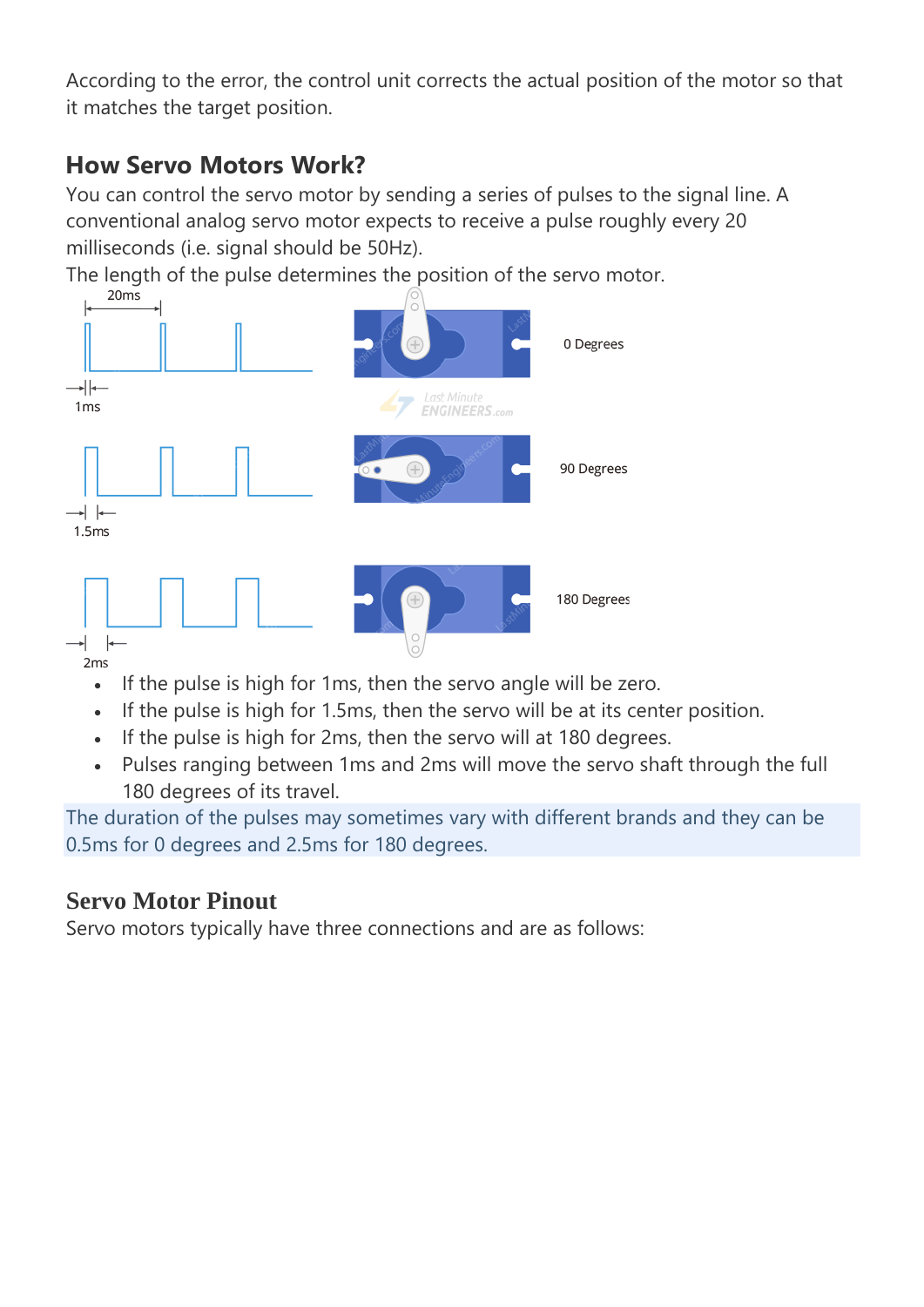

Servo Pinout



GND is a common ground for both the motor and logic.

5V is a positive voltage that powers the servo.

Control is input for the control system.

The color of the wires varies between servo motors, but the red wire is always 5V and GND will either be black or brown. The control wire is usually orange or yellow.

## **Wiring Servo Motor to Arduino UNO**

Let's hook the servo motor up to the Arduino.

For example let's use SG90 Micro Servo Motor. It runs on 4.8-6VDC (5V Typical) and can rotate approximately 180 degrees (90 in each direction).

It consumes around 10mA at idle and 100mA to 250mA when moving, so we can power it up through 5-volt output on the Arduino.

If you have a servo that consumes more than 250mA, consider using a separate power supply for your servo.

Connect the Red wire to the 5V on Arduino (or DC jack) and Black/Brown wire to ground. Finally connect the Orange/Yellow wire to the PWM enabled pin 9.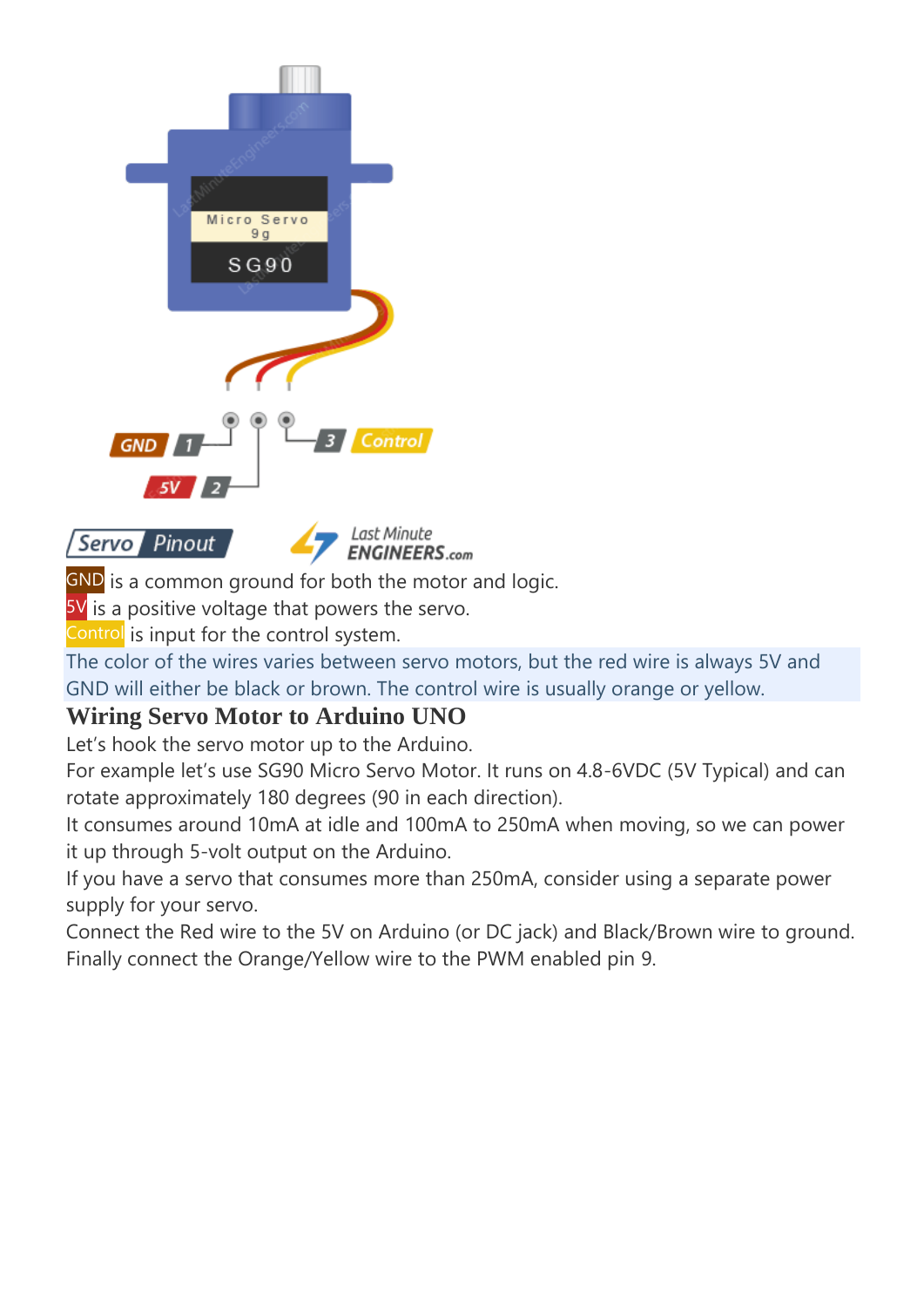

micro servo then you can power it directly from the Arduino

#### **Arduino Code – Sweep**

For our first Arduino sketch, we will use one of the built-in examples that come with the Arduino IDE.

Go to the Examples sub-menu. Select the Servo and Load the Sweep sketch.



Go ahead and upload the sketch. You will immediately see the motor moving in one direction and then going back in another. #include <Servo.h>

```
int servoPin = 9;
Servo servo;
int angle = 0; // servo position in degrees
void setup() {
    servo.attach(servoPin);
```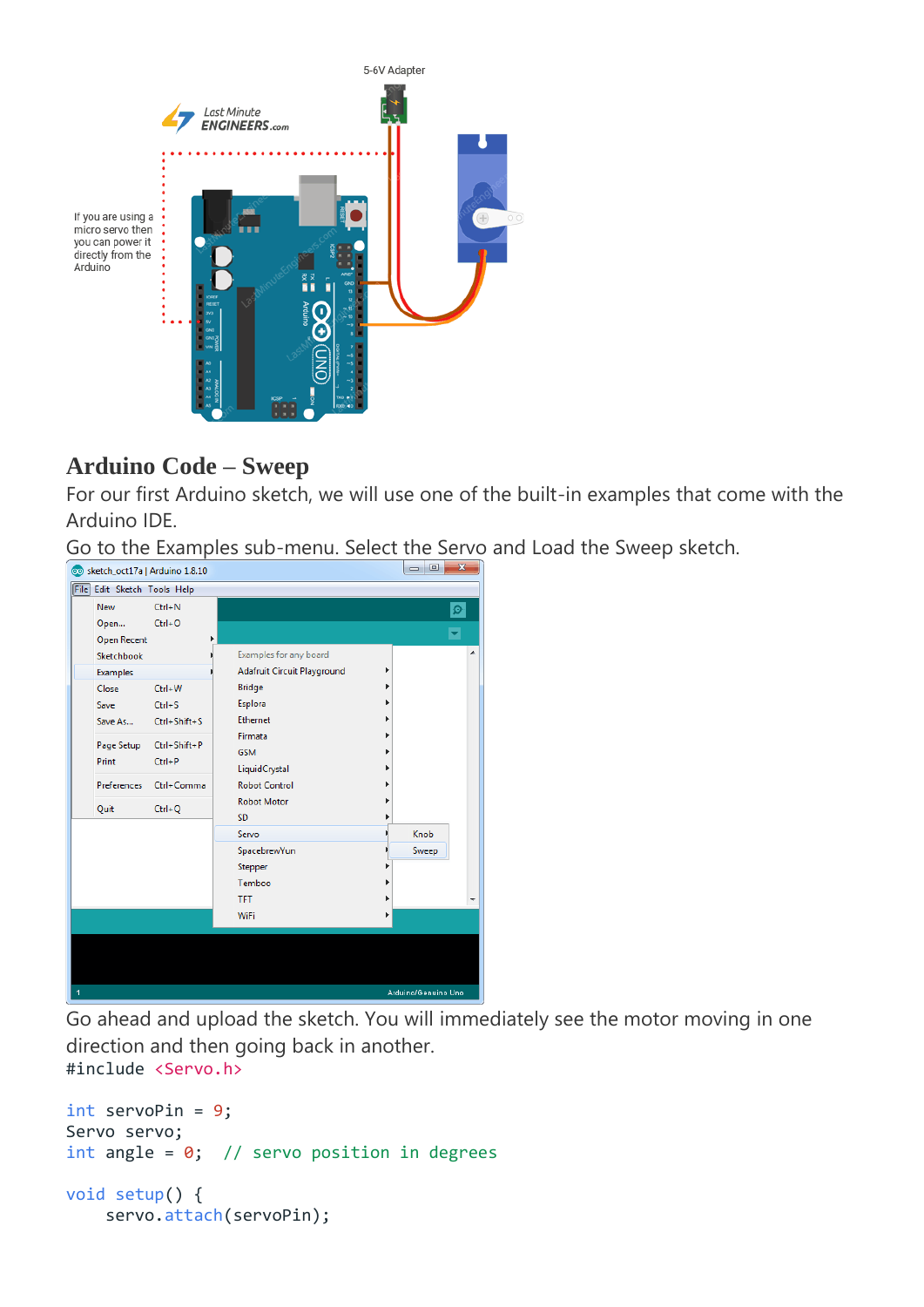```
void loop() {
     // scan from 0 to 180 degrees
    for(angle = 0; angle < 180; angle++) {
         servo.write(angle);
         delay(15);
     }
     // now scan back from 180 to 0 degrees
    for(angle = 180; angle > 0; angle --) {
         servo.write(angle);
         delay(15);
     }
}
```
## **Explanation:**

}

Controlling servos is not an easy task, but luckily for us, Arduino IDE already contains a very nice library called Servo. It includes simple commands so that you can quickly instruct the servo to turn to a particular angle.

If you are going to use these commands, you need to tell the Arduino IDE that you are using the library with this command:

#include <Servo.h>

The next thing we do is declare the Arduino pin to which the control pin of the servo motor is connected.

int servoPin = 9;

Below line creates a servo object.

Servo servo;

You can actually define up to eight servos in this way, for example, if we had two servos, then we could write something like this:

Servo servo1;

Servo servo2;

The variable angle is used to store the current angle of the servo in degrees.

int angle =  $0$ ;

In the setup function, we link the servo object to the pin that will control the servo using this command:

servo.attach(servoPin);

The loop function actually contains two for loops. The first loop increases the angle in one direction and the second in the opposite direction.

Below command tells the servo to update its position to the specified angle. servo.write(angle);

### **Troubleshooting**

Sometimes your servo may misbehave if you decide to run it directly from the Arduino. The reason for this is that the servo draws considerable power, especially during start-up, and this can cause the Arduino board to reset.

If this happens, you can usually fix this by placing a fairly large electrolytic capacitor (470uF – 1000uF) between GND and 5V.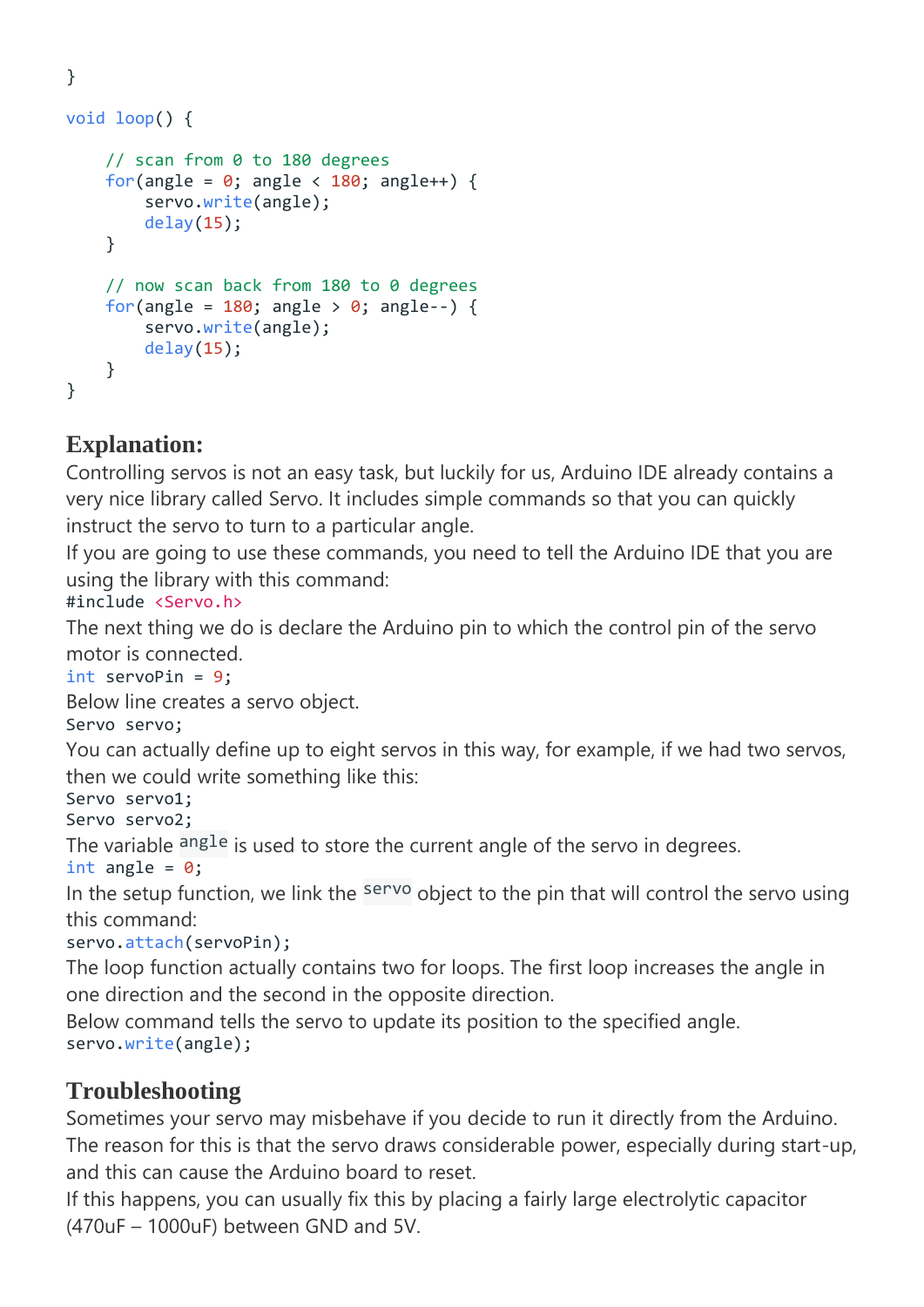The capacitor acts as a reservoir of electricity, so that when the motor starts, it takes charge from the capacitor as well as the Arduino supply.

The longer lead of the capacitor should be connected to 5V and the negative lead to GND.



## **Controlling Servo with a Potentiometer**

Our next step is to add a potentiometer so that we can control the position of the servo by turning the knob.

This project can be very useful when you want to control the pan and tilt of a sensor connected to the servo.

### Wiring

As the wiring diagram shows you'll need a potentiometer, any value from 10k up will be OK. Connect one end of the pot to ground, the other end to the Arduino 5V and the wiper to analog input A0.